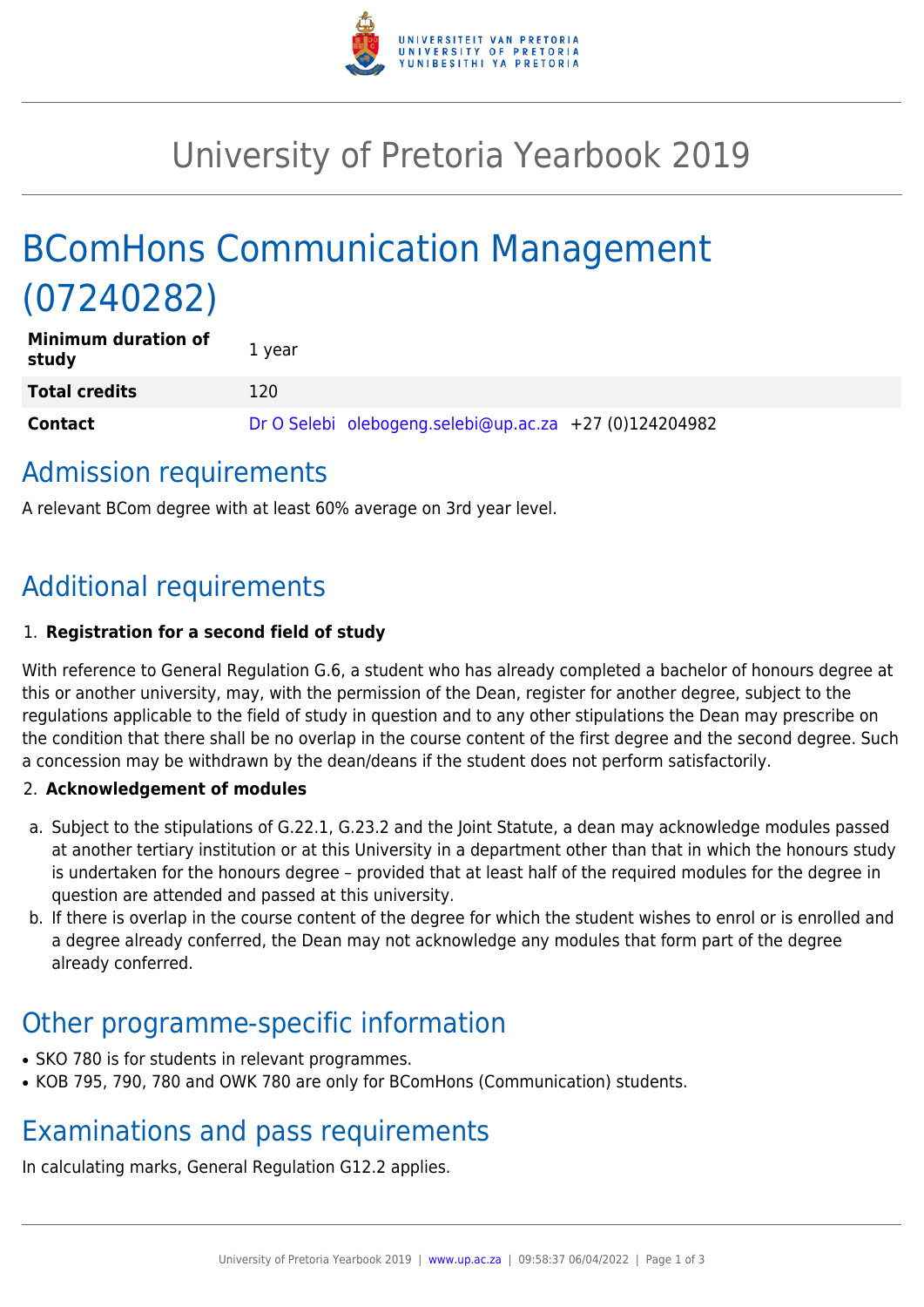

Subject to the provisions of General Regulation G.26, a head of department determines, in consultation with the Dean

- when the honours examinations in his/her department will take place, provided that:
- i. honours examinations which do not take place before the end of the academic year must take place no later than 18 January of the following year, and all examination results must be submitted to Student Administration by 25 January; and
- ii. honours examinations which do not take place before the end of the first semester may take place no later than 15 July, and all examination results must be submitted to Student Administration on or before 18 July.
- whether a candidate will be admitted to a supplementary examination, provided that a supplementary examination is granted, only once in a maximum of two prescribed semester modules or once in one year module;
- supplementary examinations (if granted) cover the same subject matter as was the case for the examinations;
- NB: For the purpose of this provision, the phrase "not sit for an examination more than twice in the same subject" as it appears in General Regulation G.18.2, implies that a candidate may not be admitted to an examination in a module, including a supplementary examination, more than three times.
- the manner in which research reports are prepared and examined in his/her department.

**NB**: Full details are published in each department's postgraduate information brochure, which is available from the relevant head of department. The minimum pass mark for a research report is 50%. The provisions regarding pass requirements for dissertations contained in General Regulation G.12.2 apply mutatis mutandis to research reports.

Subject to the provisions of General Regulation G.12.2.1.3, the subminimum required in subdivisions of modules is published in the study guides, which is available from the relevant head of department.